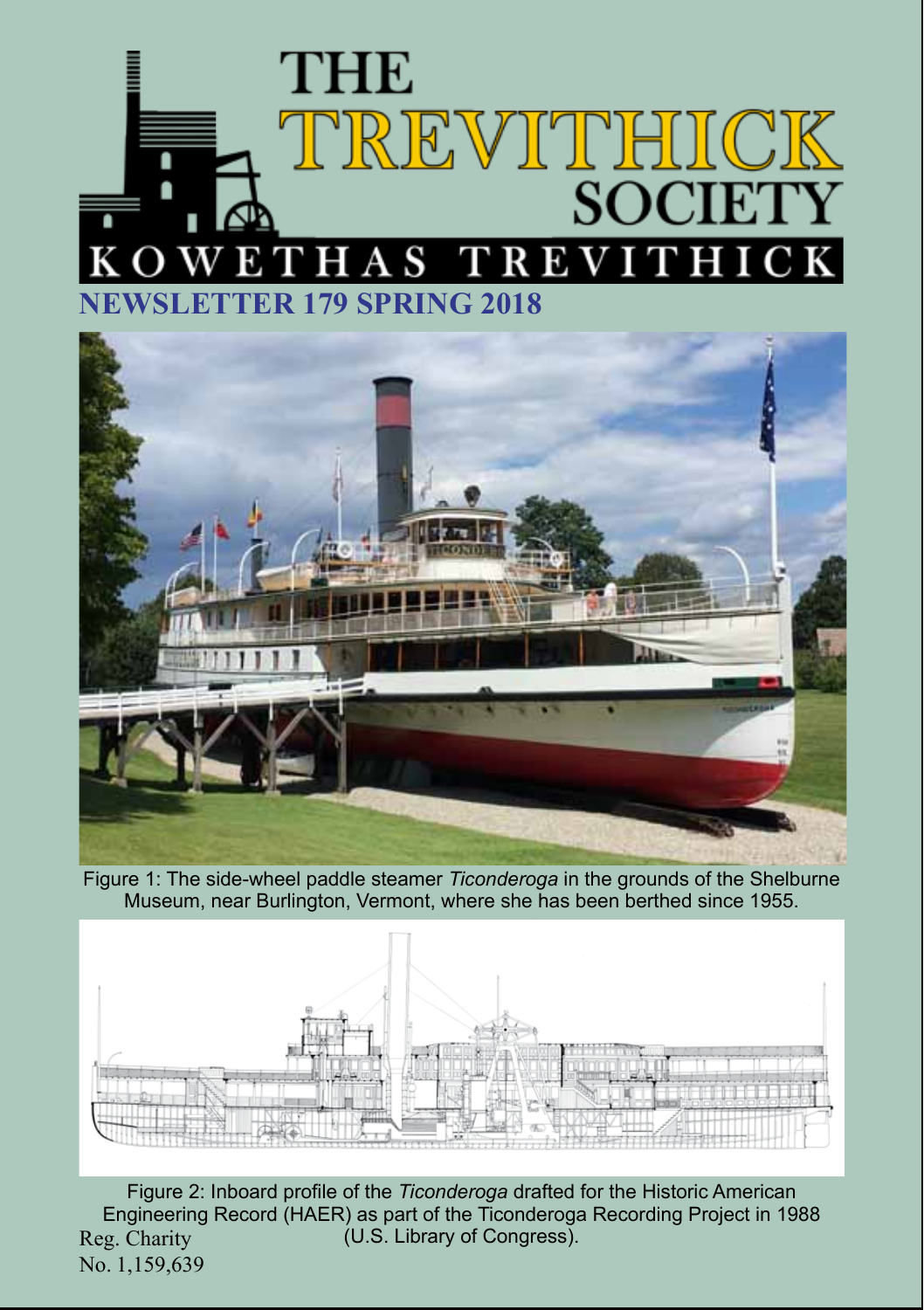# **CHAIRMAN'S PIECE**

### *LEVANT (revisited)*

Of late our mailbox has been swamped with comment, (ranging from the negative and sceptical to the downright outraged) on the subject of the recent measures introduced at Levant by the National Trust for the purpose of enhancing safety of visitors to the site, with many demands to know what, "we" (the Society), were going to do about "it". The Society's Council of Management has debated the matter at length and concluded that "it" is a matter for the National Trust, (the owner of the site), advised by the Health and Safety Executive. Both of these organizations have a Duty of Care in law, to assess risk, and carry out such measures as are deemed necessary to reduce, and wherever practical, negate said risk to the health and safety of persons accessing the site.

It is, I feel, important to understand (if not appreciate) that the actions that these organizations take in respect of this goal are largely forced upon them by legislation, (they have no more choice in the matter than we do). That having been said - it is understandable that some will regard the measures taken as unnecessary - nothing more than authoritarian opportunism or "clueless vandalism" and considering them to be just further incomprehensible restriction on their freedom. The usual view being taken that - "Health and Safety is out of control and that common sense should prevail".

In reality of course, common sense does not, and never has prevailed, which is why we ended up with the Health and Safety Executive in the first place, and while this huge, bureaucratic entity may well appear to have been created for the sole purpose of infuriating "Joe public", it is worth remembering that in our fatally flawed world, they have the responsibility of investigating, analysing and, (based on years of well documented tragic history) determining an appropriate course of action intended to best protect us all from hazards both hidden and apparent.

Of course, they do not always get it completely right, and there are always calls for them to look at ways to improve what they do and the way in which they do it - a process they say they are always prepared to engage with.

My own view is that irrespective of whichever side of the debate you sit on, sadly, despite every best effort and intention, such measures as those taken at Levant can never be wholly effective while visitors continue to treat these locations as theme parks and film sets as opposed to what they actually are- the derelict remains of the business end of very hazardous heavy industry.

#### **Brian Jones**

**Copy date for next newsletter:** 

**May 30th 2018**

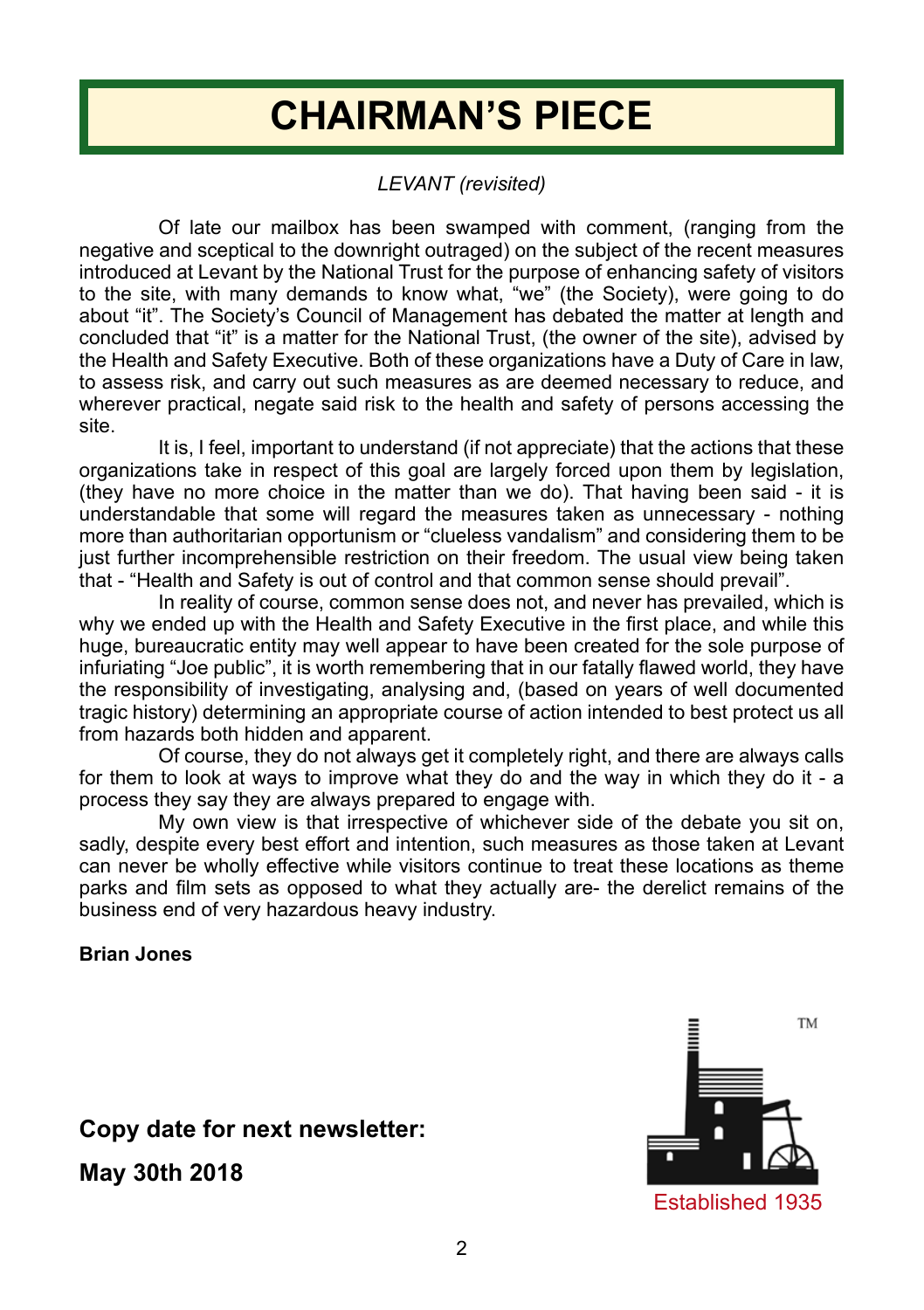# **LETTER TO THE EDITOR**

Dear Editor,

Having spent my early years at Lariggan, I was happy to read in Newsletter 178 the summary of the Wherry Mine's story. I remember an experimental re-opening of the mine in 1967, which<br>involved assembling a scaffold-pole assembling a scaffold-pole walkway linking the shaft to the shore. But the quality of material extracted at that time evidently did not justify further investment. Courtney's article mentions the conversion of the workshops into dwelling houses. In my youth, many of these housed small domestic workshops where serpentine (presumably from the Lizard) was turned into decorative objects, marketed in local curio shops. All this was ended by the Ash Wednesday storm of 1962; see http:// morrablibrary.org.uk/morrab-library/astormy-history/ .

is an article about Wherrytown to be found on Wikipedia. In 2012 I wrote to the Town Mayor in Penzance suggesting that the 50th anniversary of the destruction of the Wherrytown community (only the Mount's Bay Inn survived) might be marked with a plaque. The Penlee House Museum responded with a small display of newspapers recording the consequences of the storm, but nothing further. Might the Council of the Trevithick Society now consider making a fresh proposal for a memorial plaque to be erected on the site of the Wherrytown industrial community?

#### **John Robinson**

John@robinson-crusoe.eu





The request for information about the engine above (featured in the last newsletter) has resulted in two responses:

It appears to be a fairly primitive version of a "table engine" . The date would be about right, (circa 1790 for the early versions of this type of engine). The basic design was improved on by Maudsley. Trevithick did apparently produce a version of this type of engine in the early 1800s. Incidentally these were one of the first types of stationary engine to be factory built as opposed to house built (like the Large beam engines which were house built). They were designed for relatively low speed and low power applications.

#### **Brian Jones**

I have discovered the engine appeared in the Volume 113, page 660 (21st June 1912) of 'The Engineer', published by The Institute of Mechanical Engineers.

#### **John Sawle**

Unfortunately a copy of this article has not been traced. If any member can locate a copy please forward it to: **cnfrench@talktalk.net**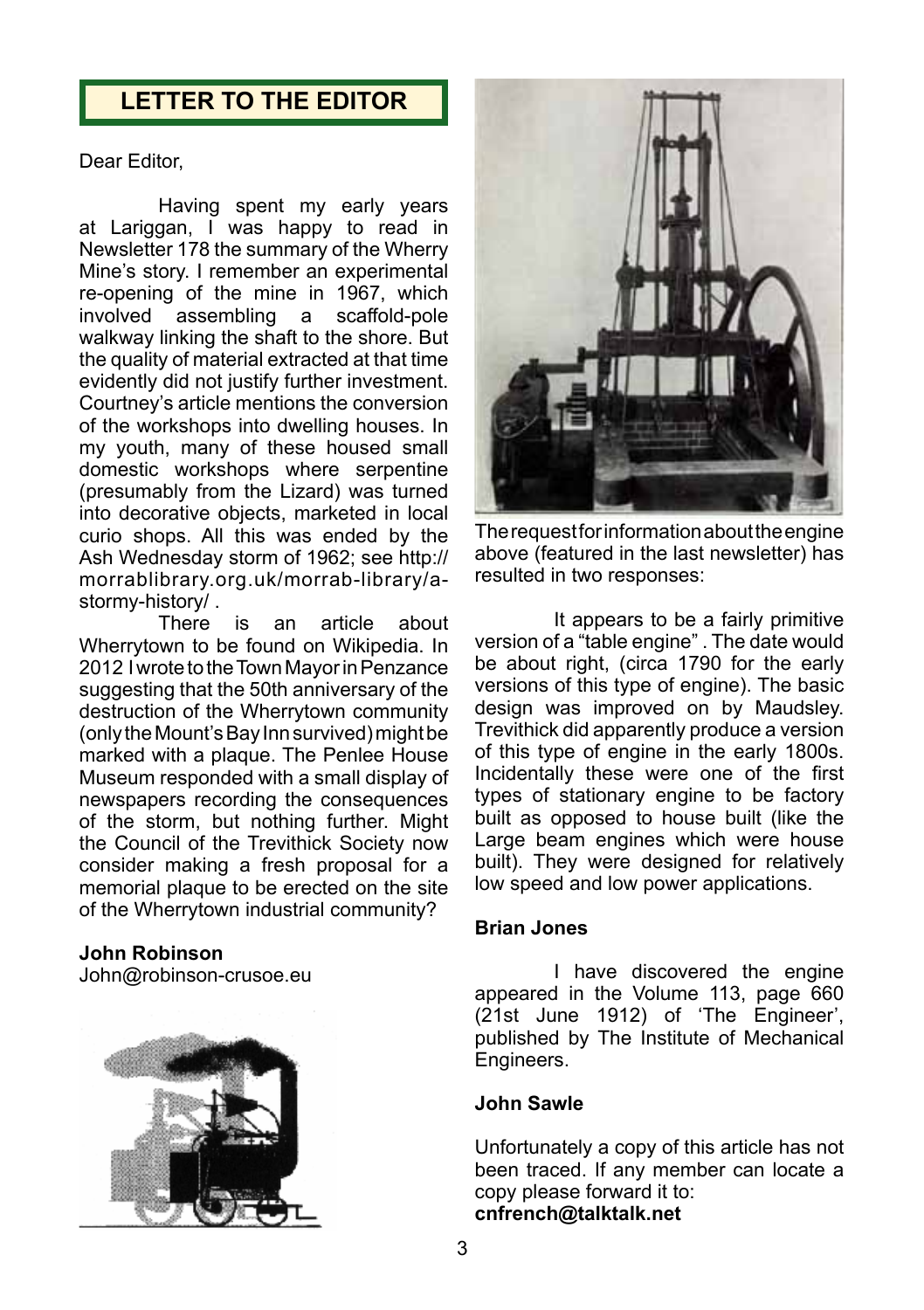#### **BEAM ENGINES IN NORTH AMERICA XII: THE STEAMBOAT TICONDEROGA**

In contrast to Britain, where they were the power source of the Industrial Revolution, rotative beam engines were used in their greatest numbers in North America, not in mining and industry, but in shipping. Specifically, they were used as the "walking beam" engines of side-wheel paddle steamers that, throughout much of the 19th century and well into the 20th, served the continent's lakes, bays and inland waterways in their thousands. The walking beam engine functioned in much the same way as the rotative, doubleacting condensing engines used on mines in Cornwall and Devon to drive stamps or crushers, except that they were supported by an A-frame rather than an engine house and had paddlewheels instead of flywheels. They could also be much larger, with cylinder diameters of up to 110 inches and strokes of up to 15 feet.

Commonplace in their time and in use from 1811 until 1957, only two of these walking beam engine paddle steamers survive to this day. The larger and more utilitarian of the two, the Eureka, was built in 1890 as a railway (and later car) ferry in the San Francisco Bay and remains afloat at the San Francisco Maritime National Historical Park. It has an overall length of 291 feet, a beam of 78 feet at the guard rails, and a 65-inch walking beam engine with a 12-foot stroke (for a full description, see Newsletter 176, p. 9- 17). The second is the graceful, 220-foot Ticonderoga, which was built in 1906 as a passenger day ferry for Lake Champlain in New York and Vermont and is now berthed some two miles inland as the outdoor centrepiece of the Shelburne Museum, south of Burlington, Vermont, where she has been painstakingly restored to her former grandeur (Fig. 1 - front cover). The following is a description of the Ticonderoga and owes much to Larry Head, a visitor guide at the Shelburne Museum, who proofed the text and led the author on an authoritative tour of the ship





Figure 3: Views of the *Ticonderoga*'s port (right) and starboard (left) Morgan feathering paddlewheels, the 1988 HAER photograph (right) showing five of the ten buckets (U.S. Library of Congress).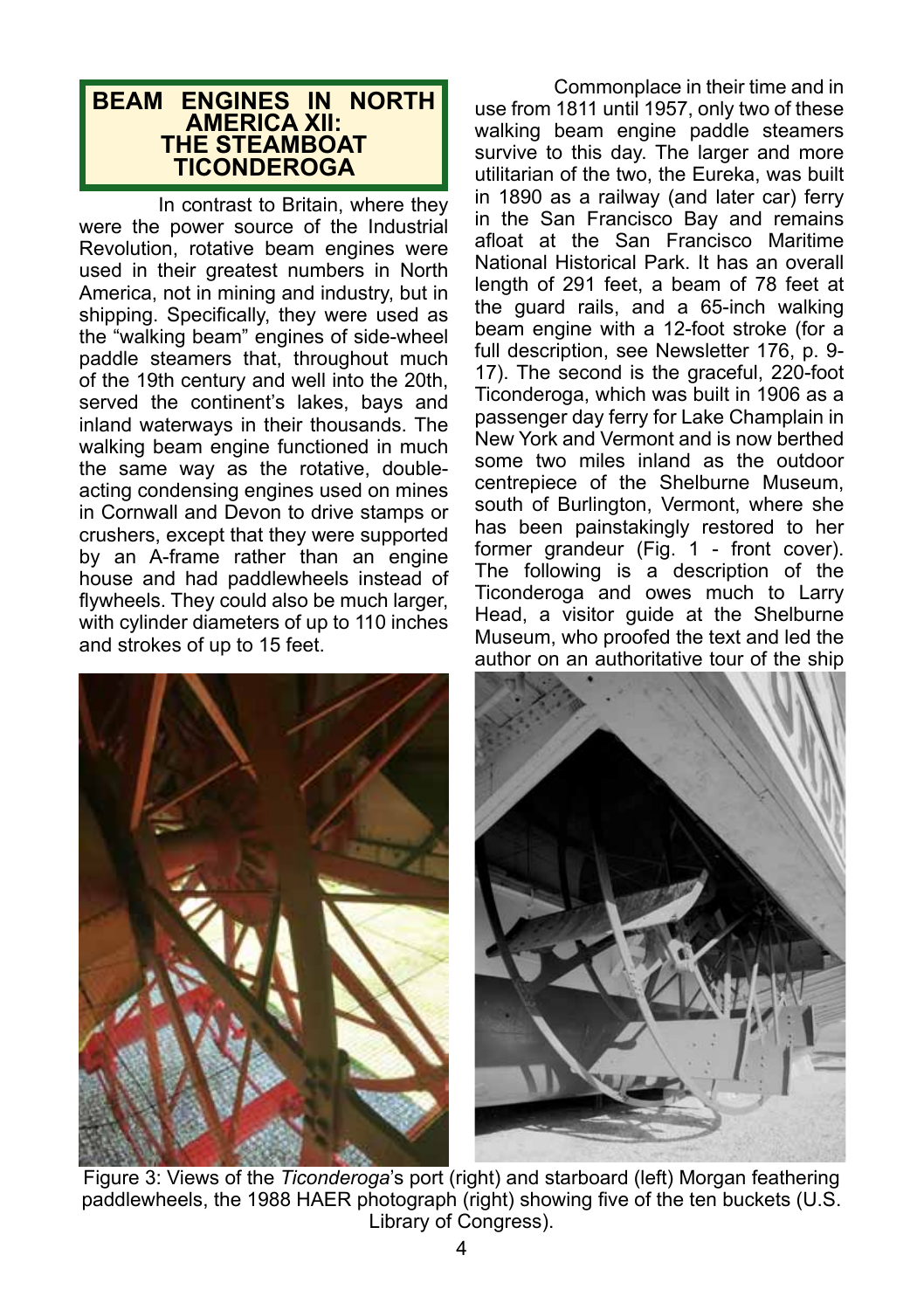and its engine room and boilers in August 2017. The description also makes use of the book "Ticonderoga: Lake Champlain Steamboat" by Richard Strum, published by the Shelburne Museum in 1998, and Bob Whittier's book "Paddle Wheel Steamers and their Giant Engines" published in 1987. Additional information was obtained from "SS Ticonderoga", an article by Bob Shaw published in the November/December 1980 edition of Farm Collector, and from drawings of the Ticonderoga drafted for the Historic American Engineering Record (HAER) by Ellen Stoner and Leslie Ullman in 1988. High resolution copies of these drawings, together with a collection of 1988 HAER photographs of the Ticonderoga by Jet Lowe, are available on-line through the U.S. Library of Congress (http://www.loc. gov/pictures/item/VT0105).

#### **The Steamboat Ticonderoga**

The side-wheel paddle steamboat Ticonderoga was built to the design of the naval architect and engineer J.W. Millard for the Champlain Transportation Company. The prefabricated steel hull was constructed at the yards of the T.S. Marvel Company on the River Hudson in Newburg, New York, in 1905. Dismantled and shipped by way of the Champlain canal to Lake Champlain, the hull was reassembled and the vessel completed at the Champlain Transportation Company's Shelburne Boat Yard on the lake's east shore, from whence the vessel was launched on April 16, 1906. The total cost of the Ticonderoga was \$162,232.65 or about £3.25 million in today's currency. She took her maiden voyage on July 31. 1906, and began regular service of August 6.



Figure 4: The electrically and naturally lit stateroom hall on *Ticonderoga*'s saloon deck, with its overhead turtle dome, wood panelled walls and engine compartment, mirror, plush embroidered carpets and upholstered mahogany chairs; the latter from the 1888- 1936 Lake Champlain steamer Chateaugay. With a writing desk at its forward end and a news stand aft, the hall gave access to five passenger staterooms.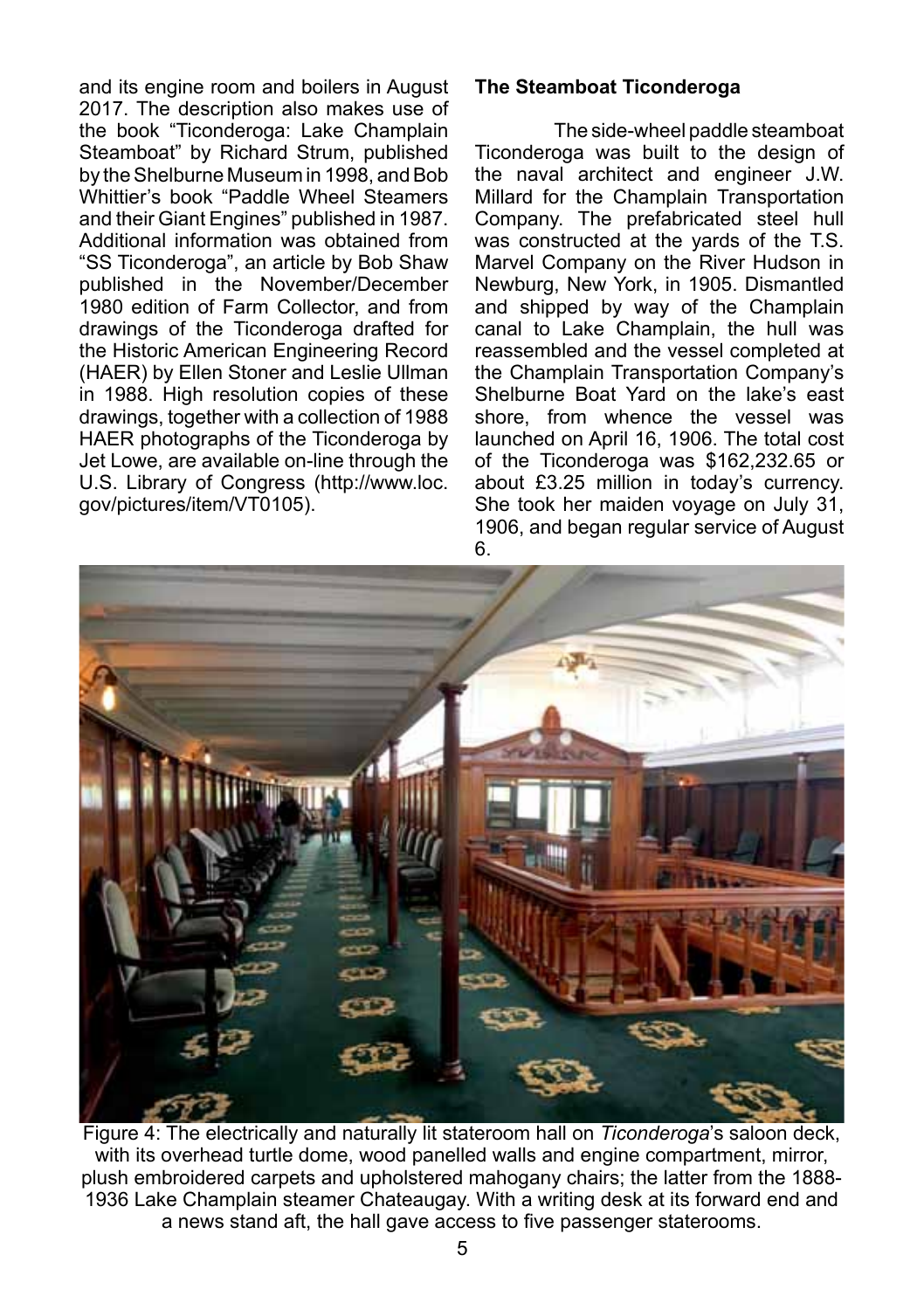With a length of 220 feet 5 inches, a beam of 59 feet 11 inches and a depth of 10 feet 2½ inches, she displaced 892 gross (344 net) tons (Fig. 2 - front cover) and was originally licensed for 1087 passengers. Yet she drew only 6 feet of water when stationary and 10 feet when under way, which enabled her to travel almost anywhere on the lake. The last steamer to be built on the lake, she was propelled by two side paddlewheels. each 25 feet in diameter with ten 9-foot by 30-inch buckets, and remains essential unchanged to this day. The paddlewheels are of the Morgan feathering type (Fig. 3), a design that ensured the buckets were vertical when they entered and left the water so that power was not wasted by lifting the water displaced.

The Ticonderoga or "Ti" was built for the luxury tourist trade and was mainly used to carry day passengers and excursion groups on the waters of Lake Champlain, a duty she performed

between April and September ("ice to ice") from 1906 until 1953. Keen to promote tourism, the Delaware and Hudson Railroad, which owned the Champlain Transportation Company, went as far as publishing Summer Paradise, a guidebook to the region and its many fine hotels. But the Ticonderoga also carried freight, including livestock, Vermont apples and cars, and, while she was never intended to be an overnight boat, she had five spacious staterooms on the saloon deck for passenger accommodation. In this way, passengers arriving on the evening train from New York City could avoid having to wake for the 6 am departure of her scheduled run from Westport, New York, north to Plattsburgh by way of Burlington, Vermont.

The boat's beautifully restored interior exemplifies the grand tradition of American steamship building, best illustrated by the stateroom hall on the saloon deck (Fig. 4) with its butternut and



Figure 5: The *Ticonderoga* confronting her last obstacle, the tracks of the Rutland Railroad, during her final approach to the Shelburne Museum on April 6, 1955 (Shelburne Museum).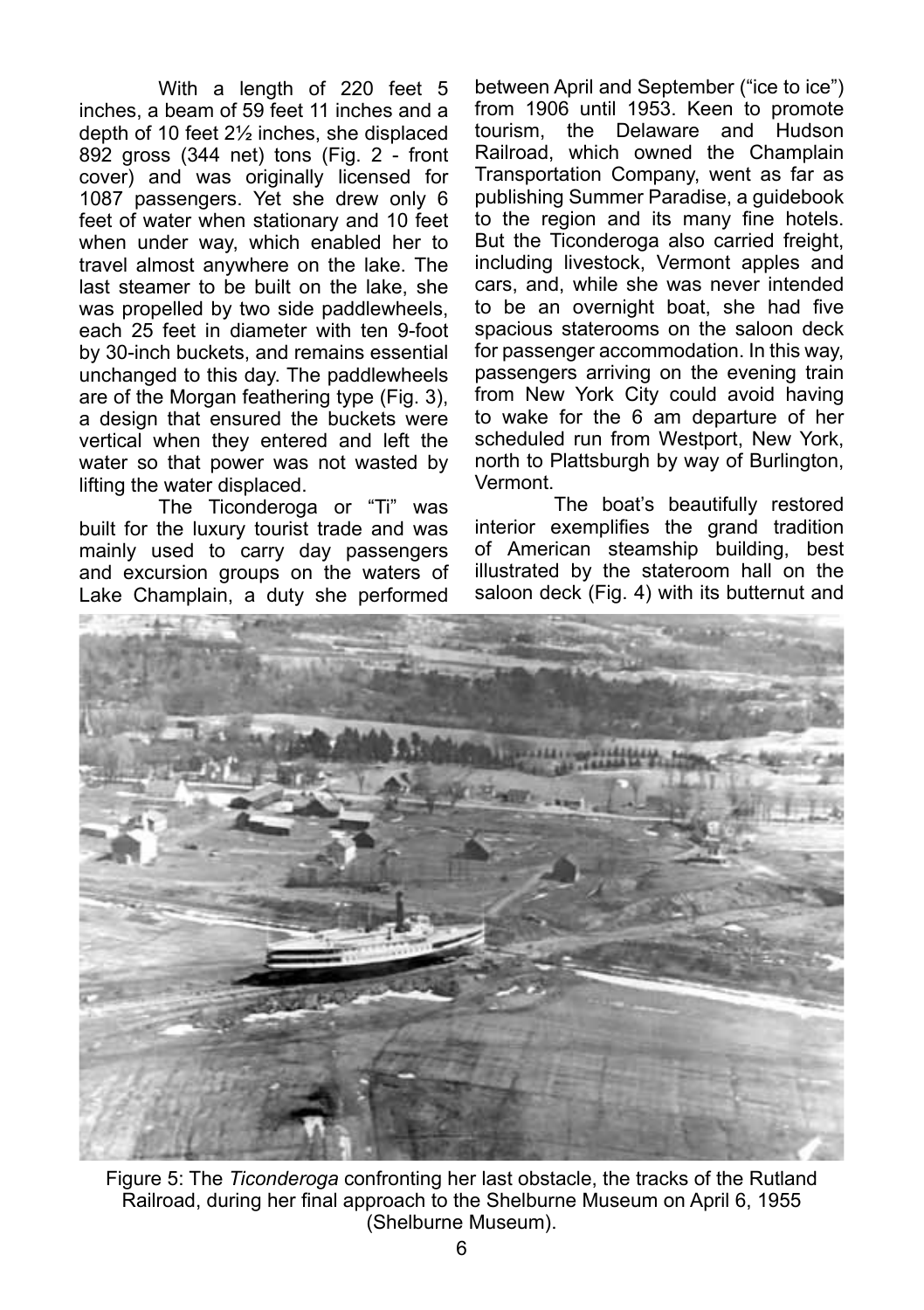cherry panelling, upholstered chairs and lush embroidered carpeting, all naturally lit by an overhead turtle dome. Electric lighting was supplied by two General Electric dynamos run by the engine. Forward and aft promenades furnished with benches, deck chairs and folding, carpet-seated "camp stools" provided passengers with outdoor spaces to walk or sit, and a stately dining room at the aft end of the main deck served wholesome meals of the highest quality.

Except for the Great Depression years of 1933-35, the Ticonderoga ran regular schedules and special excursions for a period of more than 40 years, to the delight of passengers that included such dignitaries as President Howard Taft. But after the Second World War her working life drew rapidly to a close. Often idle and sold several times, she was saved from

the scrap yard and returned to service in 1950 only through the efforts of a public fund-raising campaign. In 1951, she was purchased by the Shelburne Museum, recently founded by Electra Webb (of the Domino Sugar-owning and avid fine artcollecting Havemeyers family) to house her collection of Americana. Under the ownership of the Shelburne Steamboat Company, which the museum established for the purpose, she was kept in operation as an excursion boat and floating museum<br>until 1953. However, with qualified However. engineers hard to find and steep working costs it proved too difficult to continue this practice and, on September 29, she made her last voyage under her own steam. It was also deemed impractical to maintain her as a moored museum and so, in November 1954, the huge task of moving her overland to the museum site, a



Figure 6: Detail of the 1988 HAER inboard profile of the *Ticonderoga* taken amidships, showing the arrangement of the walking beam engine, its modified A-frame support, and the hotwell, condenser and boilers (U.S. Library of Congress).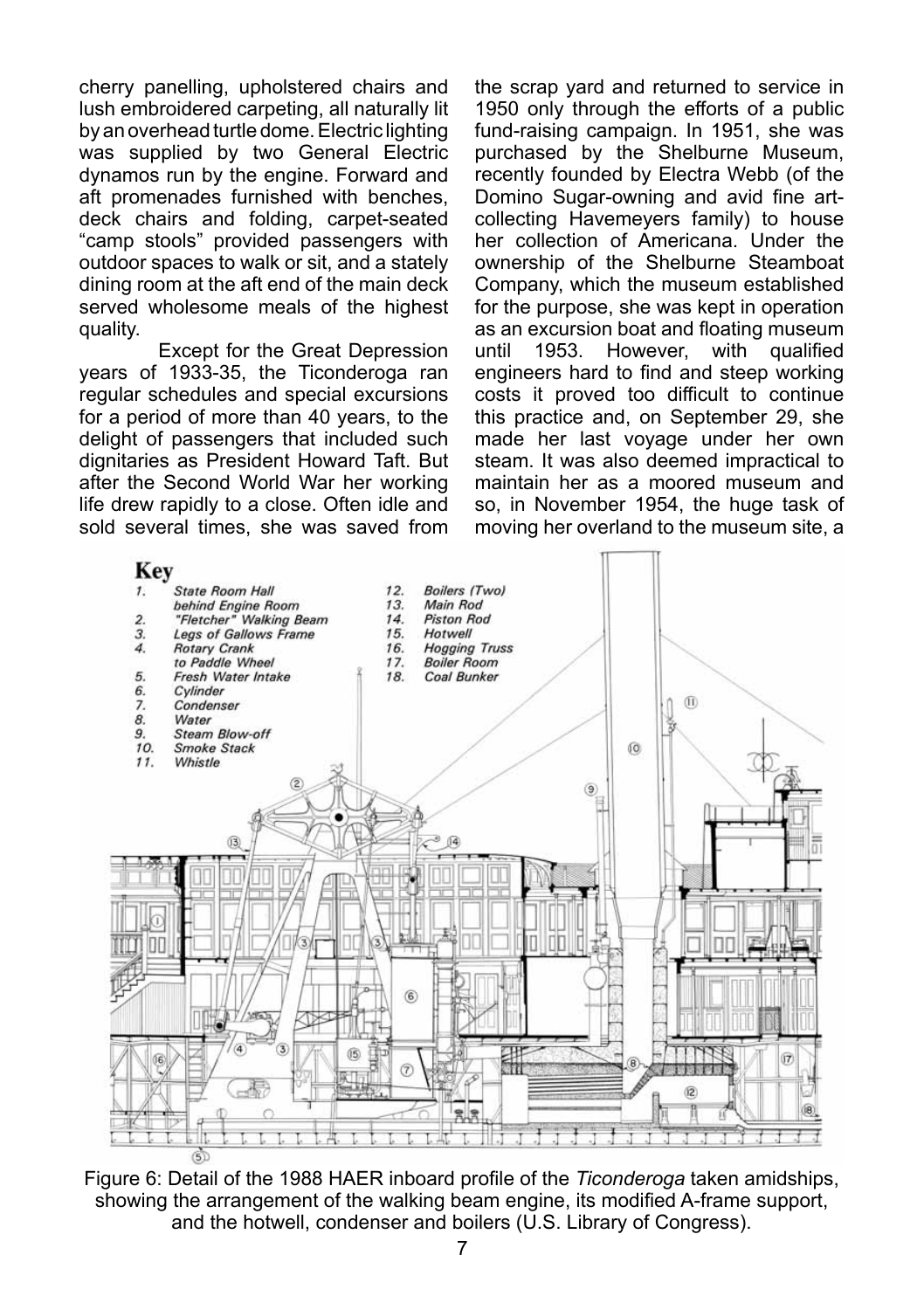distance of almost two miles, was begun.

To achieve this engineering feat, the contracted firm of Merritt-Chapman and Scott first excavated a 450-foot basin at the southern end of Shelburne Harbour that was filled with water to enable the Ticonderoga to be floated over a cradle set upon sixteen 4-wheeled railway freight cars, onto which she came to rest when the basin was drained. Over the course of the winter when the ground was frozen, the New Hampshire house-moving company of W.B. Hill slowly hauled the vessel across the intervening swamps and meadows along a pair of railway tracks (Fig. 5). Laid ahead of the vessel in 300 foot sections, the tracks were taken up and re-laid in front as soon as the boat had passed. Finally, on April 6, 1955, after an unprecedented 65-day journey that made national headlines, the Ticonderoga reached her final destination and rapidly became the museum's most popular exhibit. She was declared a National Historic Landmark in 1963 and, in 1995- 98, was painstakingly restored to the way she looked in her heyday during the 1920s at a cost of \$1 million.

#### **The Walking Beam Engine**

The Ticonderoga's engine (number 193) was built in 1906 by the Hoboken, New Jersey, firm of W & A Fletcher Co., best known of all walking beam engine builders. Mounted on a modified A-frame anchored to the keelsons, the encased engine rises through all three decks (main, saloon and hurricane) of the vessel (Fig. 6) and remains essentially unaltered. The cylinder (Fig. 7) is 53 inches in diameter with a 9-foot stroke. Her two side-by-side, fire-tube return flue boilers (Fig. 8) developed 50 psi of pressure and provided 750 horsepower apiece. These were built in 1905, also by William and Andrew Fletcher at their company's North River Iron Works in Hoboken, New Jersey. At full speed (23 mph), the boilers burned two tons of coal per hour. Cruising speed was 17 mph.

The hollow-work beam is of a flattened diamond shape (Fig. 9) and, like that of the Eureka, is made up of a cast iron hub with several projecting arms, over the ends of which a wrought iron strap was shrunk for strength. At its forward end, two links connected the beam to the crosshead, the piston being kept vertical in the cylinder by crosshead guides anchored to the A-frame (see Fig. 7). At the aft end, a long wrought iron connecting rod (or Pitman arm) turned a massive two-armed crank (Fig. 10) linked directly to the shaft of the paddlewheel.

The engine was double acting with four valves (stem inlet and exhaust, top and bottom) operated by curved cams or "wipers" that acted on followers or "toes" affixed to vertical lifting rods or "lifters" (Fig. 11). These, in turn, operated the valve gear that worked poppet steam and exhaust valves at the upper and lower ends of two "side pipes", which stand vertically behind the valve gear and are linked top and bottom by transverse steam chests. The



Figure 7: The *Ticonderoga*'s top steam chest and valve nozzles, 53-inch cylinder top, piston rod, crosshead and crosshead guides.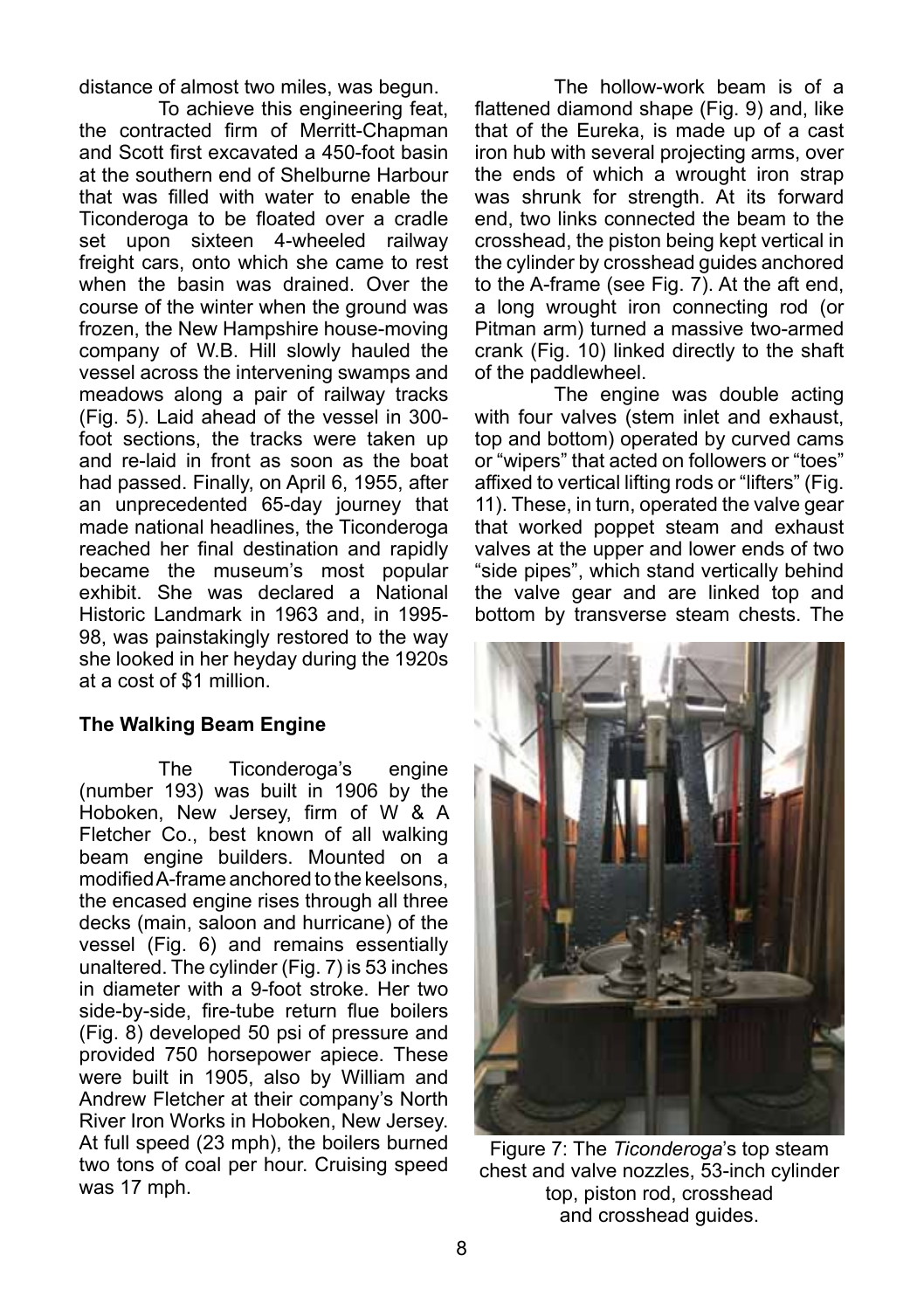

Figure 8: *Ticonderoga*'s two coal-fired, fire-tube return flue boilers built by W & A Fletcher Co. in 1905.



Figure 9: Diamond-shaped hollow-work beam on *Ticonderoga*'s hurricane deck, showing linkages to the piston rod (left), hotwell and air pump (centre) and connecting rod (right). The rooster is not original but was added by Electra Webb for good luck.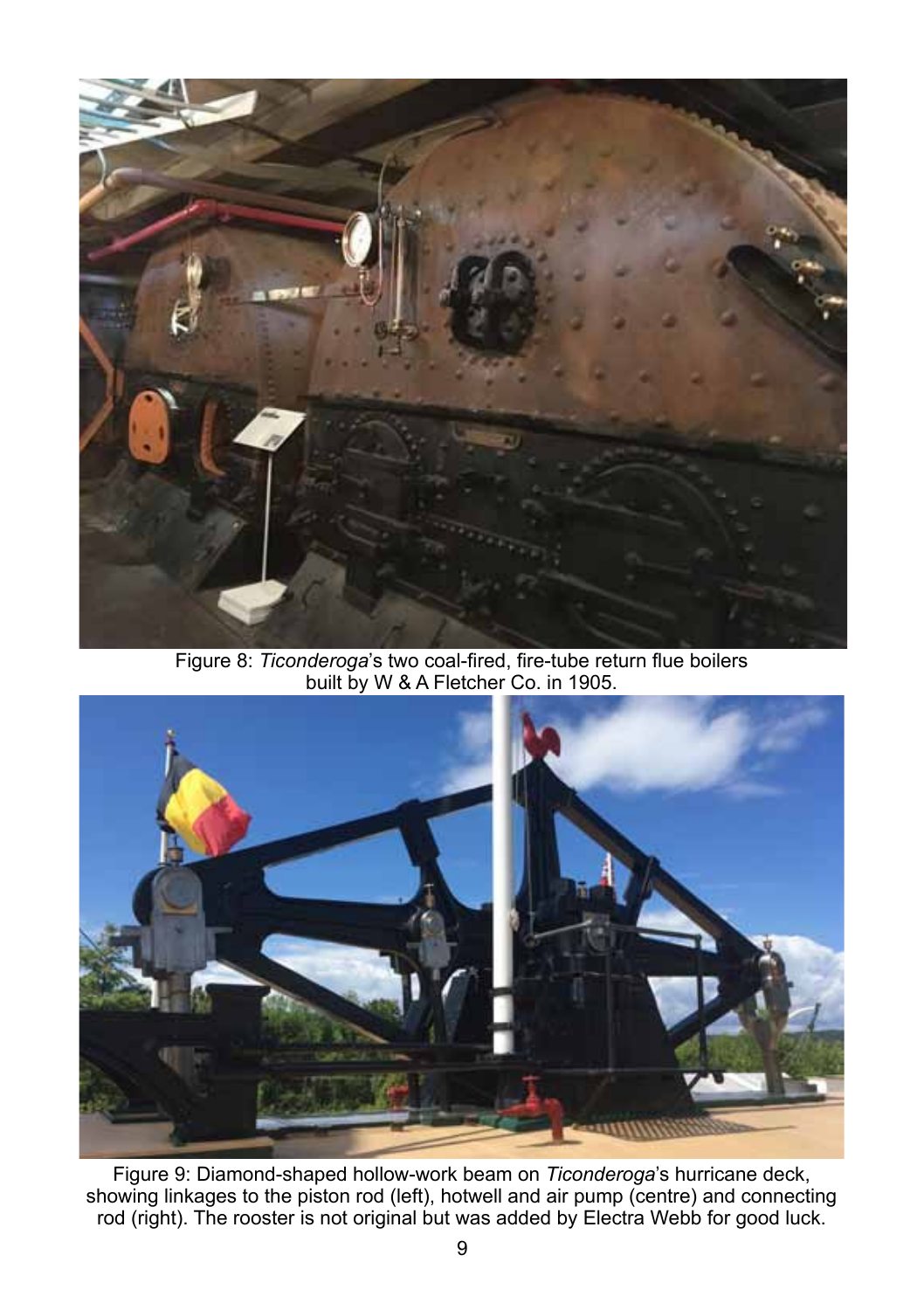curved cams that operated the valves are set on a pair of in-line, horizontal arbors or "rock shafts" in the centre of the valve gear that share a common central bearing and were rotated backwards and forwards by actuating arms from two sets of eccentrics on the shaft of the paddlewheel.

The engine's "jet" condenser, in which condensation was achieved by injecting cold lake water into the steam, sits atop the bed plate immediately beneath the cylinder (see Fig. 6). The air pump (with a crosshead-guided pump rod) is located ahead of the condenser, and was worked by a connecting rod attached to "indoor" side of the beam, with the hotwell mounted above (Fig. 12). The engine's two reciprocating boiler feed pumps sit at the base of the hotwell on either side and were driven from the air pump crosshead. But only a portion of the condensate was used in this way, the rest being discharged overboard.

An account of the way in which

walking beam engines were worked accompanies the description of the ferryboat Eureka in Newsletter 176. But on board the Ticonderoga, their operation is graphically summarized with reference to the numbers on Figure 13. Steam enters the engine from the boilers at the steam inlet (21) at a pressure of about 50 psi, passes through the throttle (20) and moves upward to the closed poppet valve (27). When the piston (13) is at the upper end of the cylinder (12), the eccentric (4) horizontally moves the hook (22), causing the wiper  $(24)$  to contact the toe  $(25)$ . This, in turn, raises the lifting rod (26) and lifts the poppet valve off its seat. The steam pressure then pushes the piston down and, with it, the piston rod (14) and crosshead (28), producing a clockwise motion of the walking beam (6), which is supported by the A-frame (1). As a result, the connecting rod (5) at the opposite end of the walking beam rises and, as it does so, converts straight-line movement into rotary motion



Figure 10: View of Ticonderoga's paddlewheel crank and connecting rod.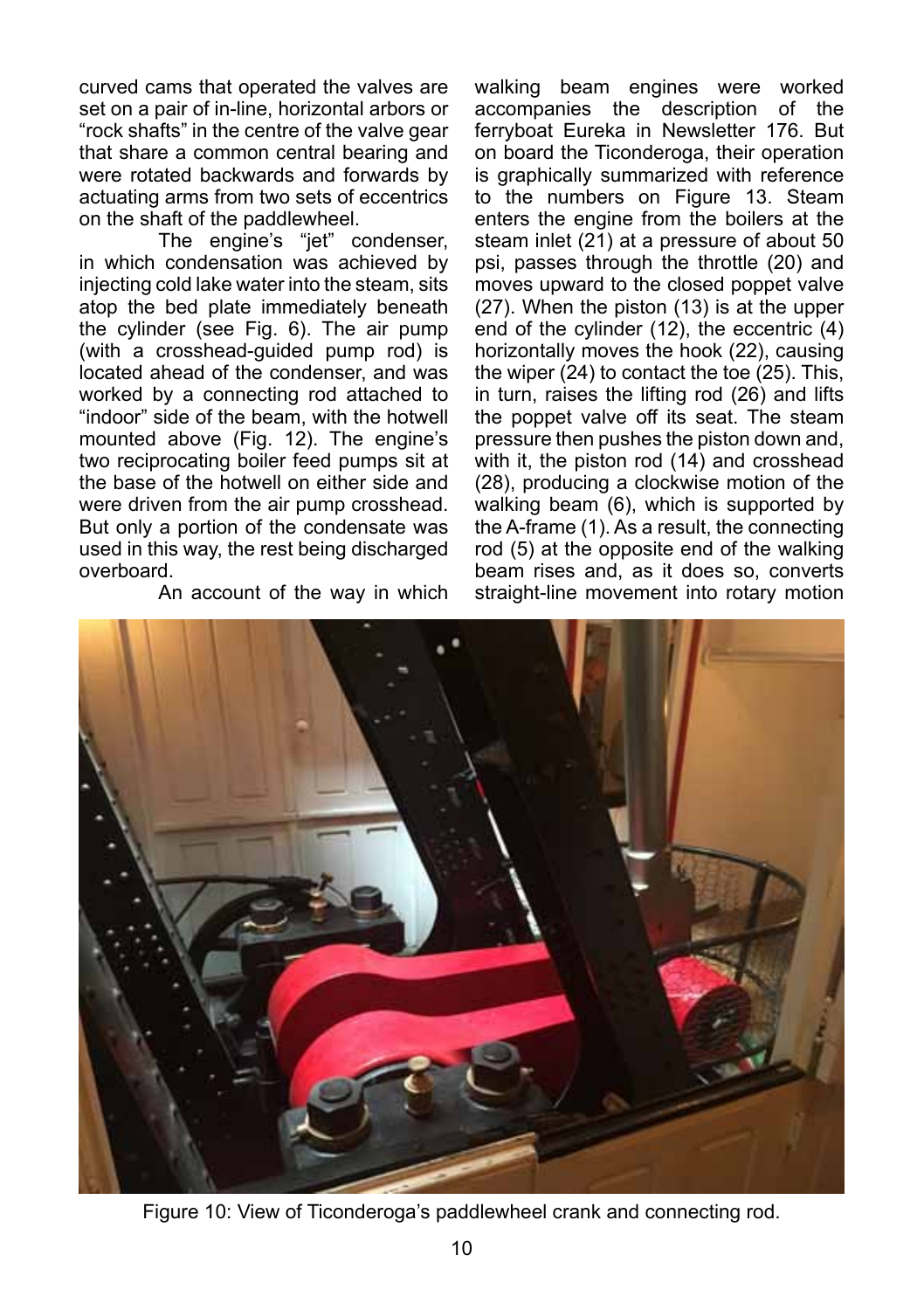

Figure 11: *Ticonderoga*'s in-line, twopiece arbor, eccentric-arm operated valve gear (steam side pipe and steam inlet valves left, exhaust side pipe and exhaust valves right) with steam gauge (left), clock (centre), vacuum gauge (right) and crank indicator (far right); the latter used to prevent the engine from stopping on dead centre. Threaded lifters (centre) allowed the lower (left) and upper (right) steam valves to be adjusted. Paired handles to the left controlled the condenser water valves, whereas those to the far right controlled the boiler feed. The crank indicator was used to prevent the engine from stopping on dead centre. Inclined lever (lower right) is the starting bar.



Figure 12: *Ticonderoga*'s hotwell, air pump, air pump rod, crosshead, crosshead guides and linkage to the connecting rod by which it was operated.

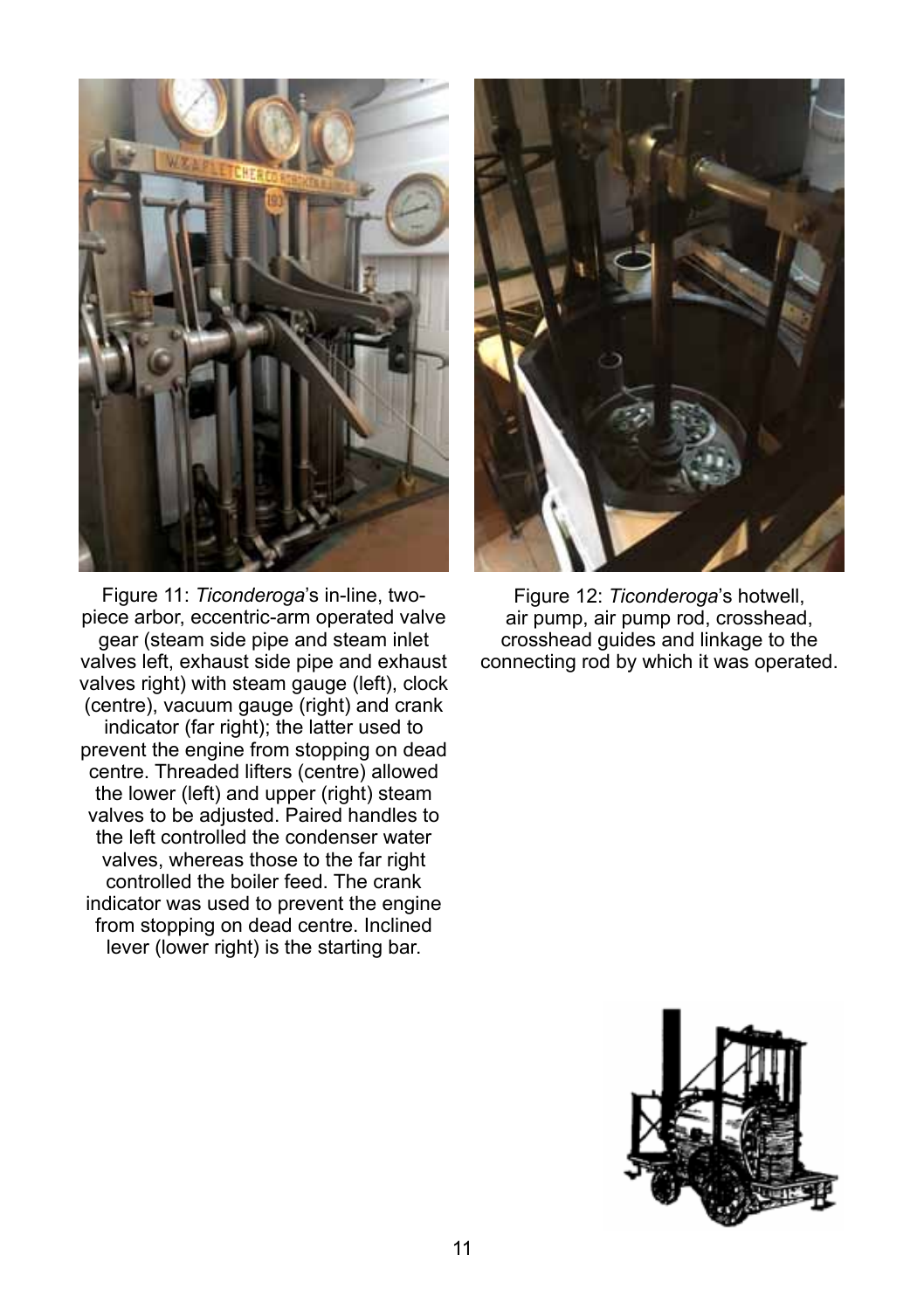by means of a crank (3), which is attached to the paddlewheel shaft (2). The exhaust steam (19) exits through poppet valves to the jet condenser (16), where cold lake water drawn into the injection water inlet (18) mixes with the steam and passes through the injection plate (17). The condensation of the steam creates a partial vacuum that further draws the piston downward, adding to the engine's efficiency. During this process, the air pump rod (15) descends forcing the piston in the air pump (9) to close the check valve (7), which allows water and steam to escape through a one-way valve into the space above the piston. This water, now heated by the exhaust steam, is carried upward through a one-way valve in the top of the air pump and into the hotwell (1). A portion of this water is used as feed water for the boilers (8), but the remainder is discharged overboard (11). Once the engine's piston reaches the bottom of its stroke the process is reversed marking one complete revolution of the paddlewheel.

The Ticonderoga had several auxiliary engines. A blower engine helped fan the fires in the firebox of the boilers when a hotter fire was required and a power steering engine controlled by the ship's wheel operated cables linked to steering rods that ran the length of the ship to the rudder (Fig. 14). A donkey boiler provided steam to several other auxiliary engines used when the boat was in port and the main boilers were idle. A small steam engine supplied water to the fire hoses on each deck and to a sprinkler system installed in 1917, and steam from the donkey boiler was also used to operate the steam heating system, electric generators, and the trim tank pumps, which were used to compensate any uneven weight brought about by movement of the passengers. In the Spring, the boiler also ran a feed water pump used to fill the main boilers with water.

The Shelburne Museum is open to the public seven days a week from 10am until 5 pm from May 1 until October 31 at a fee of \$24. Guided tours of the Ticonderoga are offered twice daily. Other portions of the museum are open for the same hours during the Fall (November 1 to December 30) and Winter (January 2-April 30) seasons at a cost of \$10. Although Shelburne is off the beaten track for most trans-Atlantic tourists, the museum is well worth a visit and its magnificent ferryboat is not to be missed by any whose travels take them to Vermont. Further information about the museum and its exhibits is available on their website:

(https://shelburnemuseum.org).

#### **Damian Nance**





Figure 14: *Ticonderoga*'s auxiliary blower engine (left) and power steering engine (right).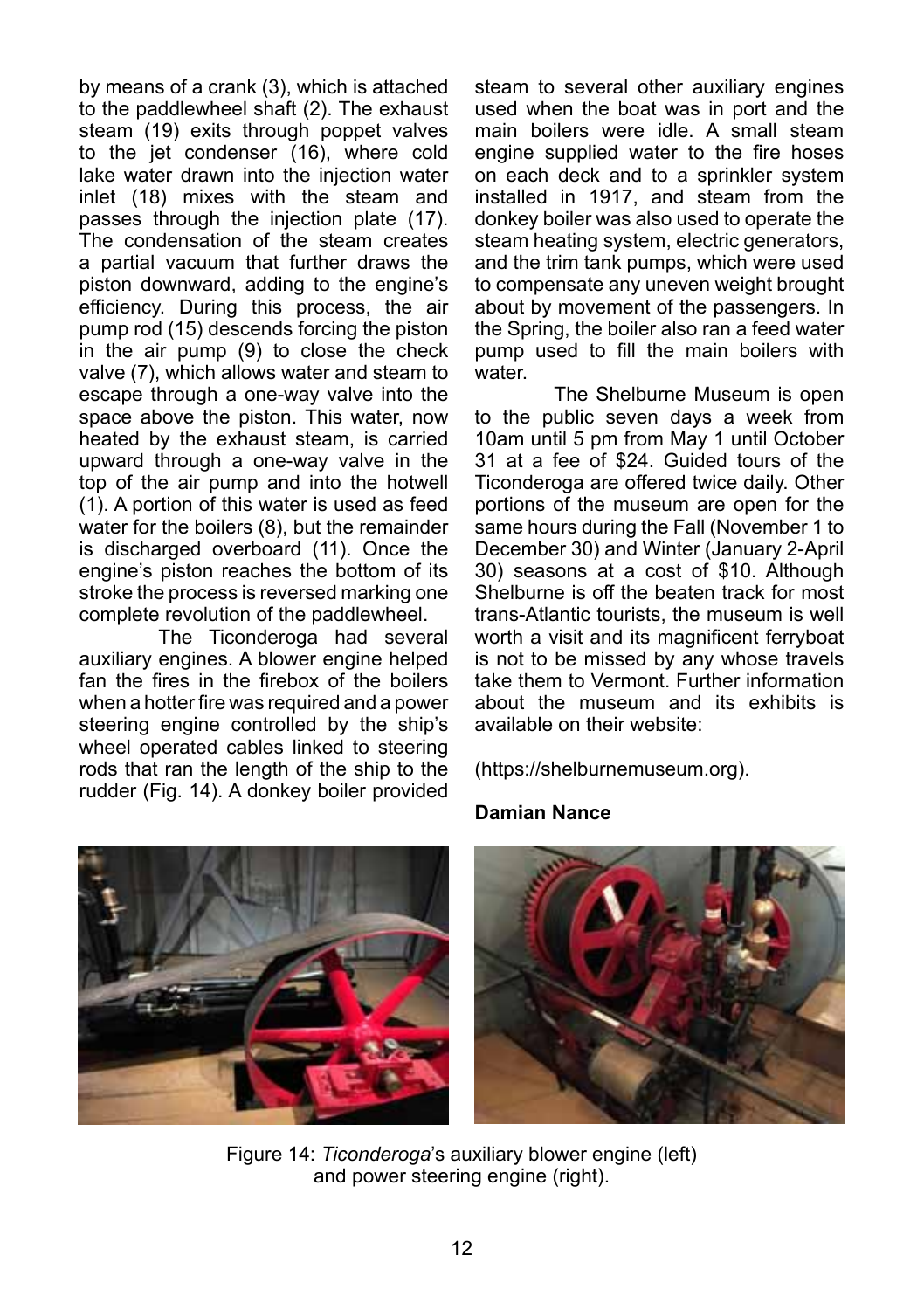

Figure 13: Main parts of *Ticonderoga*'s walking beam engine used to explain its operation. See text for explanation (Shelburne Museum).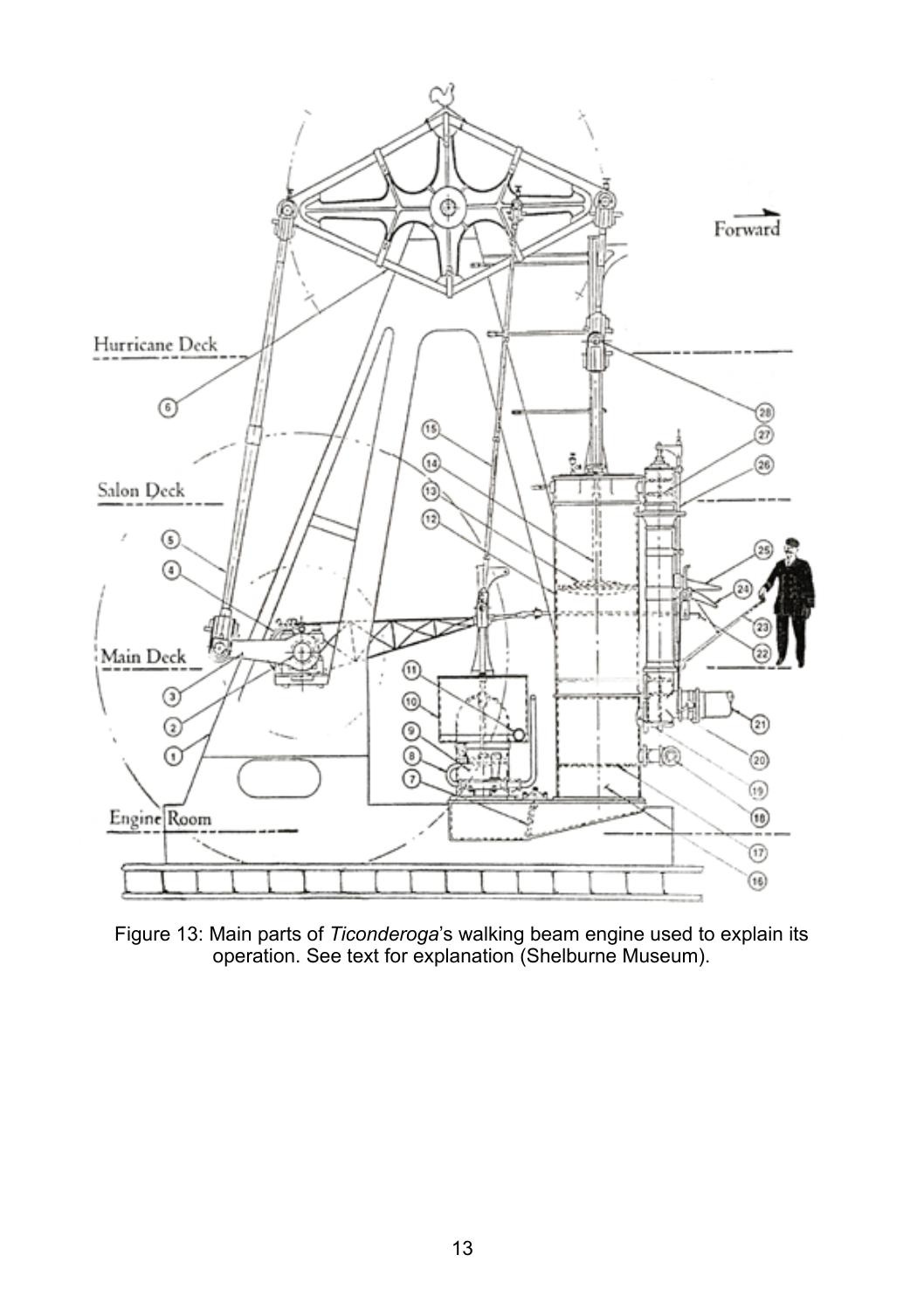## **PUFFING DEVIL**

On February 10th the Puffing Devil was in steam in front of the Royal Cornwall Museum to help celebrate the museum's bicentenary. This day marked a relaunch for the museum, which had been closed to prepare special commemorative exhibitions. The morning was cold and drizzly but this did not put off the visitors to the museum or to Truro itself. There was a steady stream of onlookers, especially once the engine was steamed up and operating, a high proportion of which were excited young children.<br>A student

from Falmouth University, Billy Brookes, had also arranged to come along and video the engine and interview the crew for his undergraduate project work. The two photographs opposite were taken by him. We should next see him on Trevithick Day when he wants to film the engine driving through the streets of Camborne, as well as fit a go-pro camera to capture more unusual shots from the engine itself.

Special thanks are due to John Sawle who transported the engine and helped to steam it, and to Dave Crewes who handed out Society leaflets and answered the many questions.

Trevithick Day will be on Saturday 28th April. The crew will assemble at about 0630 outside Glasson's garage to steam the engine, and provided everything goes to plan, will shortly before 0900 drive up to the town centre, past the church, in Basset Road and onto our pitch for the day in Basset Street.

The engine will also appear at East Pool Mine for the National Trust's Trevithick Tuesday on 29th May.

**CNF**



Photos: Billy Brookes

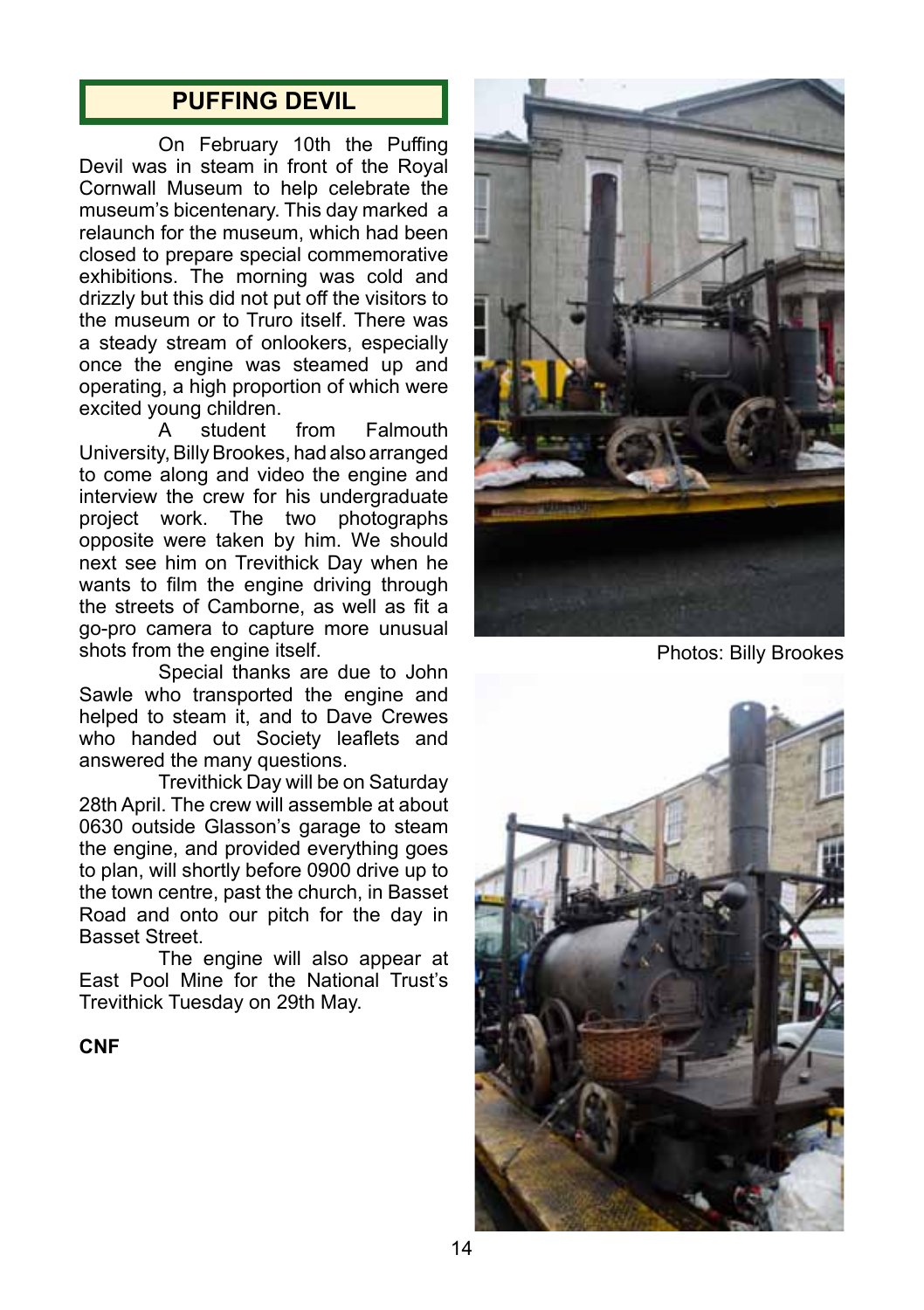

*The Locomotive Pioneers* by Anthony Burton. ISBN 9781473843684. 192 pages. Publisher: Pen & Sword Transport. Price: £25.00 hardback.

This interesting and very readable book succinctly summarises the development of locomotives from Richard Trevithick's Puffing Devil of 1801 up to the 1851 Great Exhibition.

Initially uptake was slow and largely restricted to collieries, where the economic advantages over horse drawn trams was most readily apparent. In these early years many engineers incrementally<br>improved Trevithick's design. others improved Trevithick's design, ignored fundamental aspects of the Trevithick design such as sending the exhaust steam up the chimney, whilst others pursued other ideas such as the rack and pinion railway developed by Blenkinsop and Murray.

Consequently, the evolution of the locomotive did not follow a linear path. Instead it often had to await technological developments elsewhere, such as the rolling of wrought iron rails capable of

**BOOK REVIEW** carrying much heavier rolling stock and replacing the brittle cast iron plates that beset early railways. Innovation was also driven by the changing needs of the burgeoning railway system such as the move from freight to passenger carrying and the ever increasing demands for speed, and more powerful and reliable locomotives that could operate over much longer distances.

> The Stephensons appear to have been particularly good at adopting innovative ideas and in finding practical solutions to such demands, especially at key moments, such as the development of the Stockton & Darlington railway and the Rainhill Trials. This facet may partially explain why their name has become synonymous with railway development. However, the history of steam locomotive development is woven from many more threads, and that is amply demonstrated in this book, where the author explores the contributions made by a multitude of engineers and gives a sense of their relative worth, and in so doing provides context to this fascinating story.

> Whilst, this book concentrates on the evolution of early railway locomotives in Britain and makes scant reference to road vehicles, it does cover developments abroad, especially in North America and Europe, where following the initial reliance on British technology, different local conditions, necessitated local solutions. In the case of America the reliance of wood as a fuel, coupled with less robust railway infrastructure and less stable track, led to the development of the locomotives so familiar in Western films.<br>Overall. The

> Locomotive *Pioneers* is a well balanced synopsis of the people, events, and the technological improvements, at home and abroad that characterised the first fifty years of railways.

#### **CNF**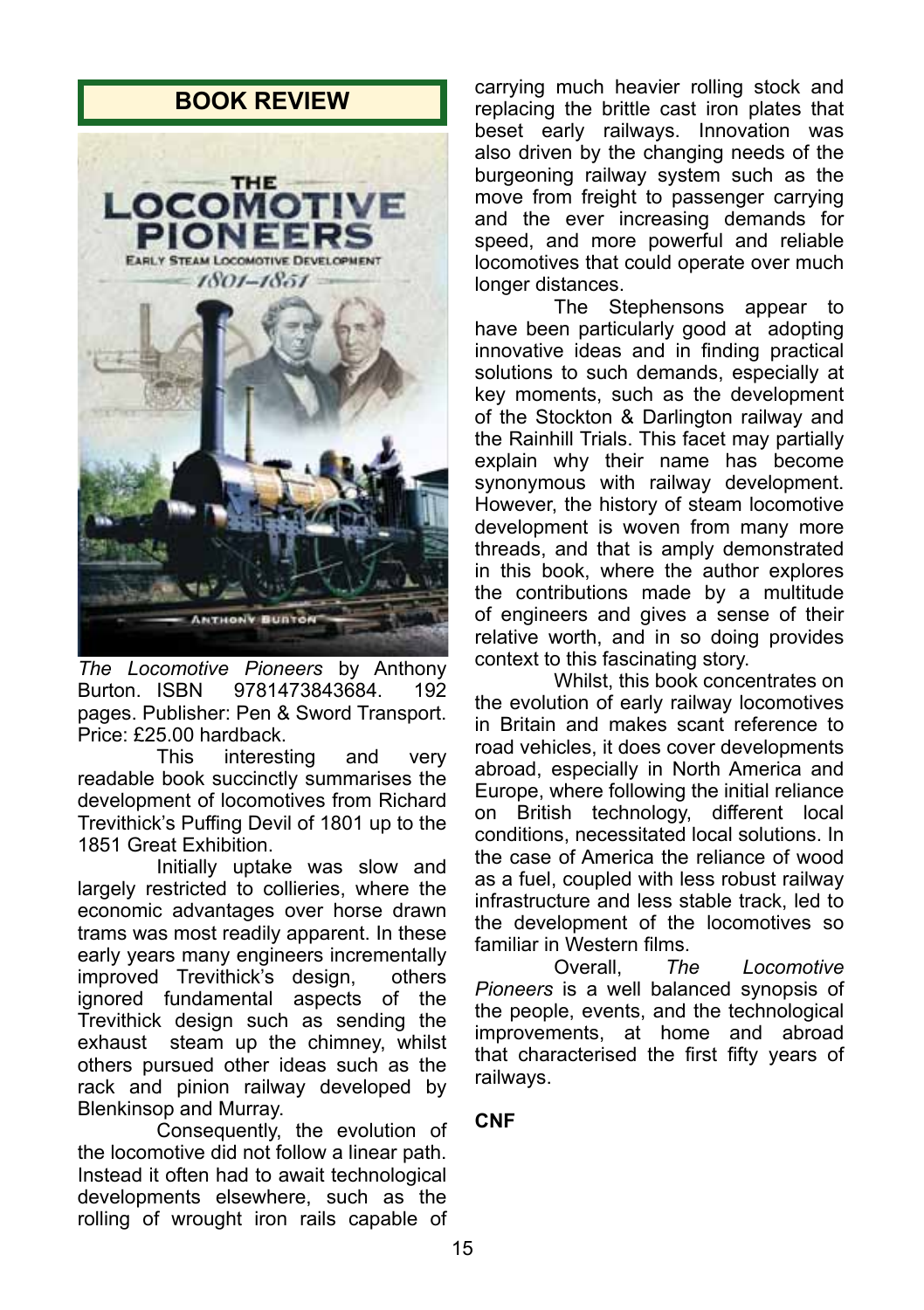# **LEVANT REPORT**

This last winter season has proved to be a trying time for the volunteers and staff at Levant. We missed valuable good autumn weather due to the Historic Environmental Officer stopping us from doing even basic maintenance. These problems have now been mainly resolved, but the inclement weather then closed in preventing further work until mid-January.

Fortunately before the restrictions were put on us, John Woodward and the volunteers had been able to remove the Hot-well pump diaphragm deflector plate and it was decided that it needed to be re-cast. These parts are in the process of being fitted at the time of writing. Whilst the Hot-well was exposed, a long score mark was noticed on the west side of the piston bore. As the mark was not there on last season's strip-down, it certainly was caused by a foreign object falling between the piston and its bore. There is already a substantial wear ridge in the bore from many decades of running, but fortunately the score line is not at the thinnest part of the liner. However, in not so many years time, that liner will have to be replaced!

Several new volunteers have attended during the winter, and training of guides has started. Driver training and refresher courses will commence as soon as the engine is running again. In the meantime cleaning and painting of the engine has been completed, but trouble has been experienced with the tyres on the electric barring motor. This is used to move the engine when the boiler is not in steam, or by the duty driver if the engine is stopped at top or bottom dead-centre. The new tyres slipped on their rims so the iob had to be repeated and increased pressure applied to the tyres.

#### **Ron Flaxman**



#### *STOP PRESS!*

The Engineering Heritage Awards committee of the Institution of Mechanical Engineers has approved the 'Levant Beam Engine' application for an Engineering Heritage Award.

The Engineering Heritage Awards celebrate the contribution of mechanical engineering, to our past and present. Recognising significant sites and artefacts, the awards aim to raise public awareness of the vital role mechanical engineering plays in modern life.

The award will be presented at a suitable ceremony, to be arranged, where the plaque will be unveiled.

#### **Ron Flaxman**

#### **PUBLICATIONS**

As I write this in late March, our new book *Wheal Trewavas* is going through the press. It will be available at the AGM Weekend, price £10.00. Also printing is a new impression of Courtney Rowe's, *Marconi at the Lizard*, our second most best-seller of all time. If you don't have a copy, now is your chance. Peter Joseph has just put the finishing touches to the Tour Notes for the AGM Weekend and there may be spare copies available after the weekend itself. Despite the unfortunate problems with the inserted disc, The Tavistock Canal book remains on sale; the hardback edition will not be reprinted in the foreseeable future and copies are beginning to run low.

#### **Graham Thorne**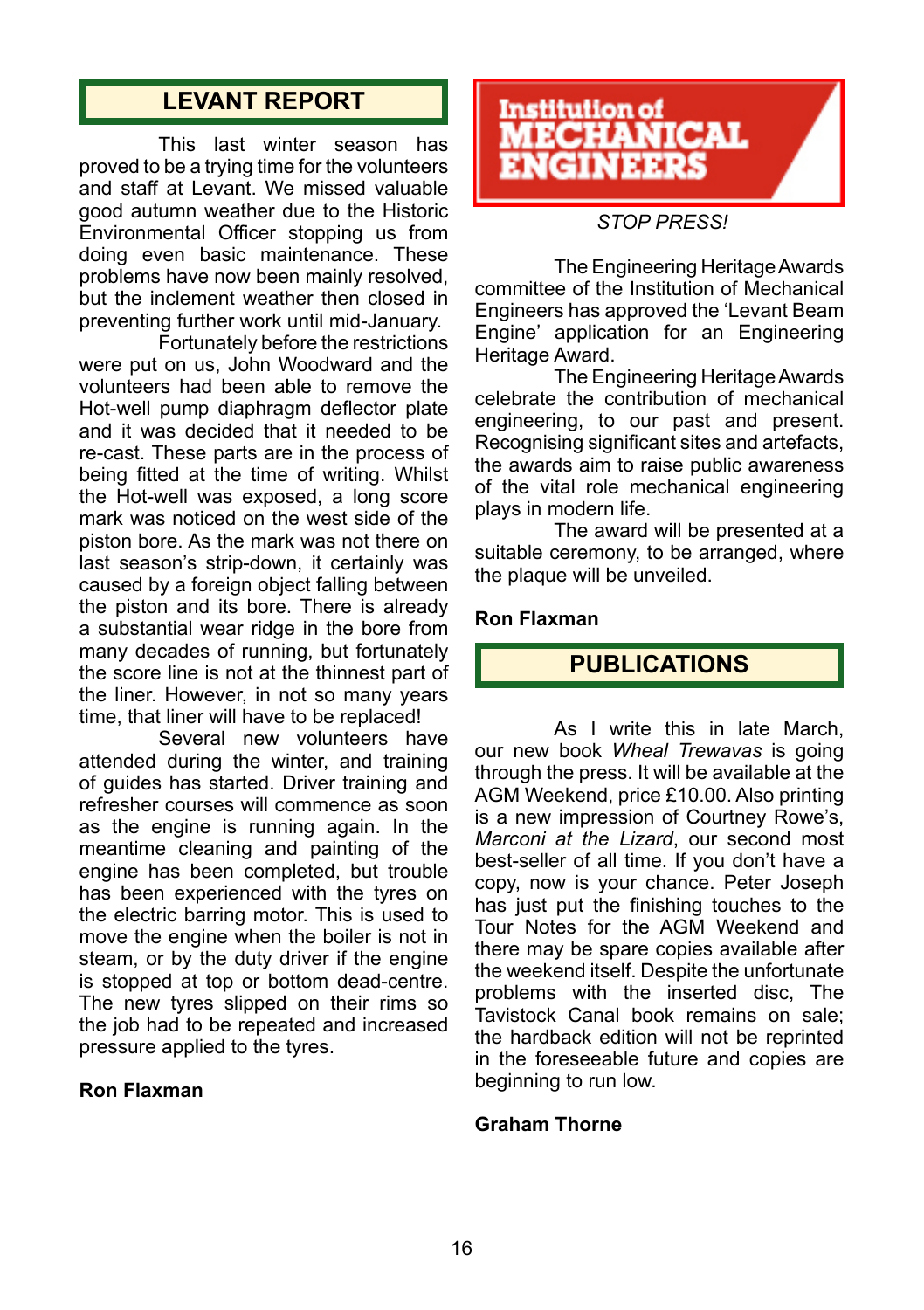## **LAST NEWSLETTER**

The production and distribution of the last newsletter had the air of a Brian Rix West End farce. Apart from the fact that it has cost time and money to overcome the situation.

It all started with the editor succumbing to one of the prevalent bugs that appear to have affected a high percentage of the population and the consequence of this was that we were late out of the starting blocks. He eventually managed to complete the compilation and duly despatched it to our usual printer at Pool.

In normal practice the writer then takes over the newsletter and once he has learned that the printing is complete collects the two heavy boxes. On this occasion having turned up at the print works I was faced with the prospect of an empty building with a helpful felt-tip notice on the door which proclaimed "we have moved". To where they had moved appeared to be a secret.

Further delay now ensued. It was then found that the printer had moved to a small industrial estate at Newquay. So I then journeyed through the countryside and located the small trading estate, but could not find our printer. Seeing a firm that advertised "T-shirts printed" I wondered if our company had merged with another so decided to enquire within. The enquiry resulted in my learning that our printer was three doors along. So I ventured the short distance to the next port of call. Enquiring at the new venue I was told it was our printer so I said "You do not have the name on the outside". "No", came the reply "It has been like that for some time now". The printer must be waiting for a sign of the right type!

At this point in time I now have the assistance of the membership secretary who produces the address labels and we then have what we describe as a "stuffing session". Ribald comments will not be welcome at this juncture! The envelopes now duly labelled and filled with various titbits of information of importance to members are taken to a postage contractor who franks them and delivers them to the local Royal Mail office. By using this contractor we save 6p per letter compared with Royal Mail.

On arrival at the contractor's premises, a small two person business, I was told that the person who dealt with mail was unwell but was hopefully due in the following day. The letters were left with them but the following day a telephone call told me there would be a further delay due to further illness. The story ends abruptly at this point as there is an ongoing enquiry with the contractor and with Royal Mail. concerning missing newsletters.

 As a result of his debacle many members never received their newsletters and for this we duly apologise and if anyone wishes to take over my job they are welcome but I will not hold my breath. Members who may still not have had their newsletter and new membership details should contact:

membership@trevithick-society.org.uk

or

telephone 01209 716541

#### **KJTR**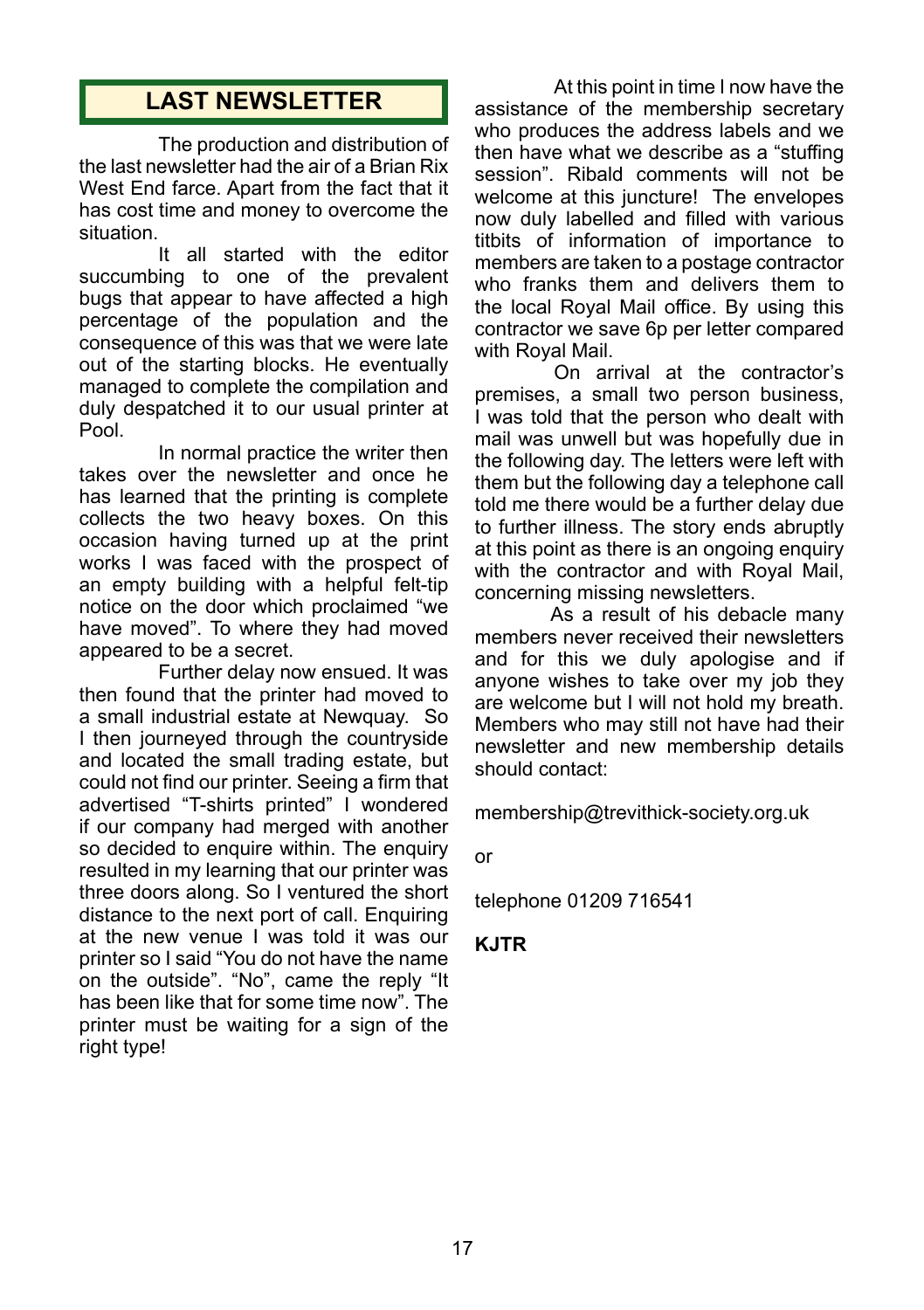

As this newsletter goes to press the 40th International Mining Games are being hosted at King Edward Mine.

The International Mining Games, is an event which enables students from across the globe to meet at a magnificent networking event within a constantly<br>
growing community. Around 350+ community. competitors are expected from countries around the world such as Germany, Brazil, South Africa, USA, Canada and Australia.

The competition itself is held over 4 days, during which competitors compete in a series of 7 traditional mining disciplines to commemorate those who have lost their lives in the mining industry and to preserve those traditional methods for many years to come.

The games will be supported by a display of the 10-metre-tall, fully functioning mechanical puppet - the Man Engine.

# **NOTIFICATION OF NEW DATA PROTECTION NOTICE**

# !!! PLEASE NOTE !!!

All societies and clubs maintain lists of their members and the Trevithick Society is no different. A new law is coming into place on the 25th May 2018 as a result of new legislation on the way from Europe. The new law is referred to as the General Data Protection Regulation (GDPR).

In preparation for the GDPR, we are contacting our membership, via this notice, to confirm that we will always use your personal information in accordance with current data protection legislation.

We shall only process your information for the legitimate Society business interest of keeping membership lists up to date and providing Society members with Newsletters, Journals and notices of meetings. You have the right to object to this procedure if you wish. If you wish to do so please contact Sheila Saunders (Membership Secretary), Sean Croft (Website Master) or Jerry Rogers (Treasurer); all of whom maintain this list.

We shall be producing a new Privacy Policy and which can be accessed by Society members when it is place

#### **Jerry Rogers**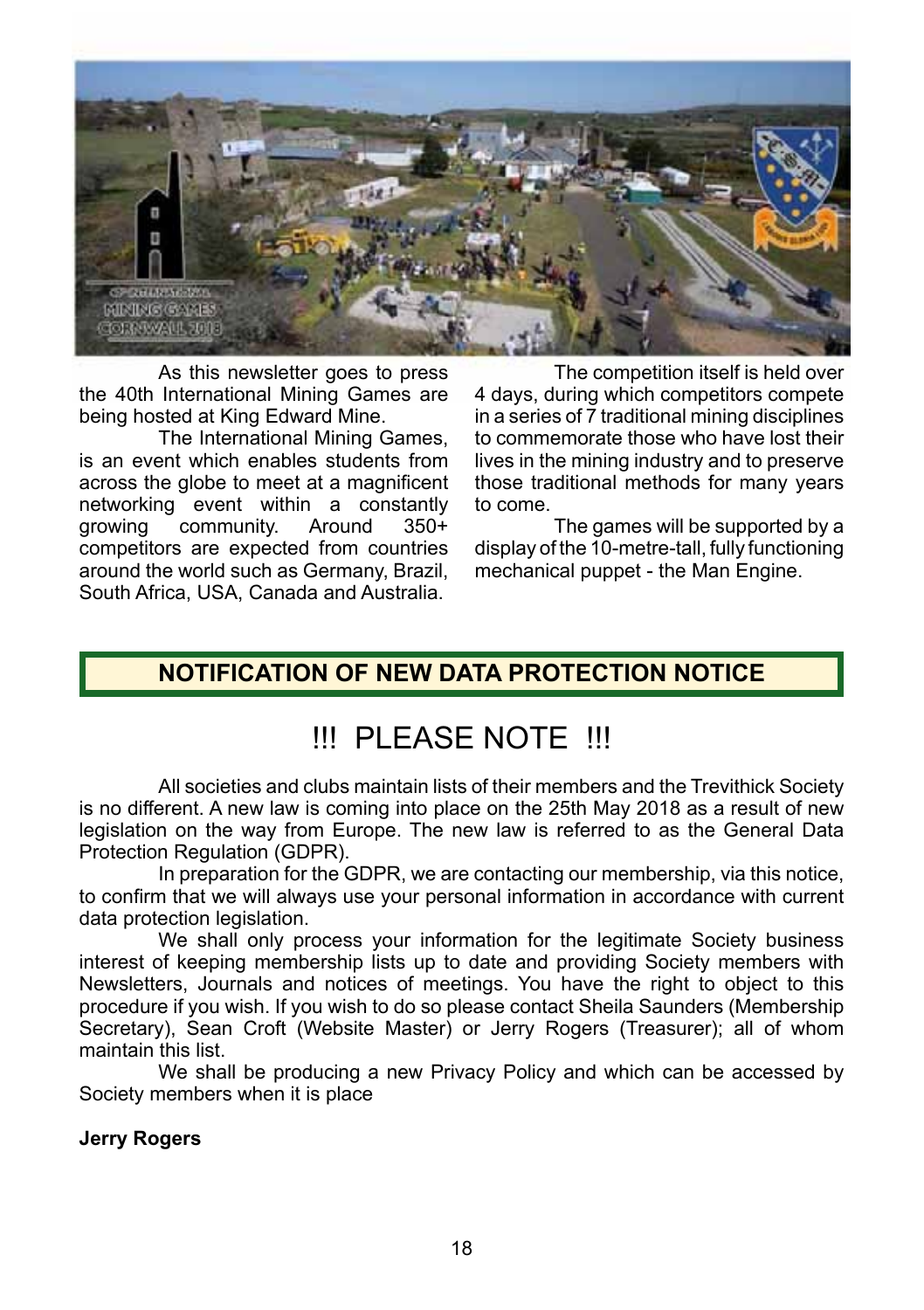# **SOCIETY MEETINGS PROGRAMME**

**KEM**: 7.30 pm start at King Edward Mine, Troon, Camborne TR14 9DP.

**Liskeard**: 7.30 pm start at The Long Room, Liskeard Public Hall PL14 6BW.

#### **Monday 9th April (LISKEARD)**

*Railways and tramways on Dartmoor*. By Paul Rendell.

#### **Friday 20th April**

*Tregantle fort* - a very informal tour of this fort that is still in military use. FULLY BOOKED - to be rearranged.

#### **Saturday 28th April**

*Trevithick Day* in Camborne. Come along to craft, heritage and steam exhibitions along with live entertainment. Visit our Trevithick engine in steam.

#### **Friday 11th to Sunday 13th May AGM Weekend**

#### **Sunday 20th May**

*Dartmoor tram roads walk*. Meet at Meldon Old Quarry car park (SX567922) 0930 hrs until 1300hrs. Led by Paul Rendell.

#### **Sunday 20th May**

*Plymouth Breakwater tour.* £10.00 per person. Contact Tracy to book.

#### **Saturday 9th June**

*Plymouth Breakwater tour.* £10.00 per person. Contact Tracy to book.

#### **Sunday 24th June**

*Whitsand Bay Fort* tour - a tour or this fort, taking in parts not open to the public. The cost is £5.00 per person and will last 2 hours. Meet at 1245hrs inside the Heritage Centre (opposite reception). Contact Tracy to book.

#### **Friday 20 July**

*Visit to COAST at Plymouth University* afternoon - ttbc

#### **Contact:**

#### **Tracy Elliott**

Little Innisvath, Lockengate, Bugle, St. Austell PL26 8SA tracyclimber@hotmail.com (07785 741287)

For up-to-date news check:

http://www.trevithick-society.org.uk

https://www.facebook.com/trevithick. society/

#### **Non members are welcome to attend. Non-members £2.00 please.**

#### **MEMBERS' BENEFITS**

Trevithick Society members are entitled to free entry (on production of the membership card) to the following attractions:

- **King Edward Mine**
- Cornish Engines at Pool (East Pool Mine and Michell's Whim)
- Levant
- Geevor Museum
- Poldark  $-$  free entry to site and reduced fee for underground mine tour

Also:

- 10% off book purchases at Tormark.
	- 20% off purchases at KEM shop.